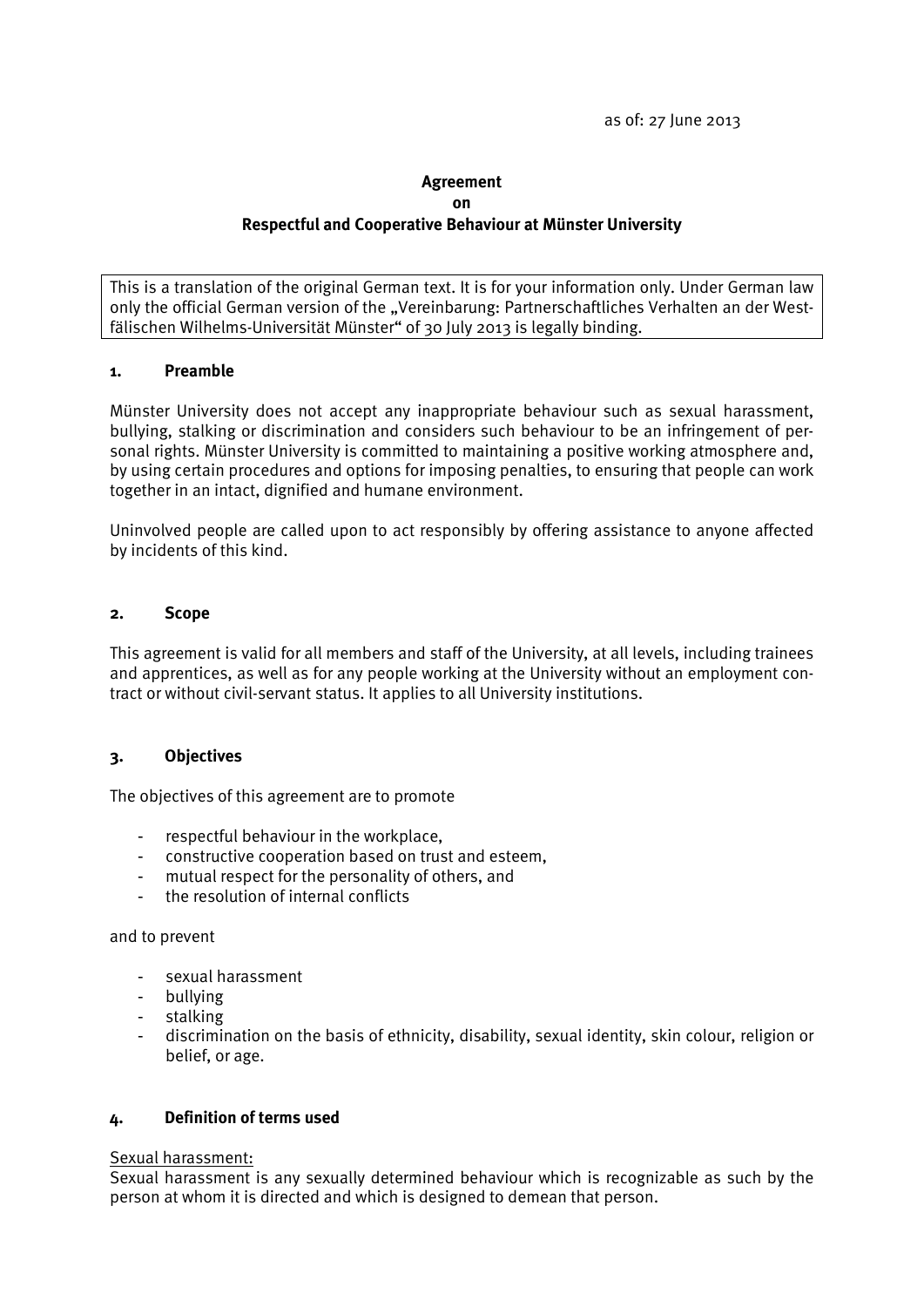Sexual harassment in the workplace constitutes an infringement of contractual duties or misconduct, as set out in  $\S$  3 (4) of the General Equal Treatment Act (Allgemeines Gleichbehandlungsgesetz).

Sexual harassment can be expressed in words, deeds, gestures or any other sexualized behaviour.

This includes, for example:

- unwanted bodily contact and sexual assaults,
- suggestive remarks or comments, or lewd jokes, directed towards a certain person or about other persons,
- showing pornographic or sexist images,
- incitement to sexual acts, and
- intimations that sexual favours could lead to advantages at work or in a person's studies.

## Bullying:

Bullying describes a mode of behaviour fraught with conflict and displayed towards a certain person over a longer period of time. It is characterized by destructive actions, overstepping certain limits and ostracism.

### Examples:

- Acts of bullying are target-oriented and systematic and take place over a longer period of time (e.g. disinformation, deliberate withholding of information necessary for the job).
- The aim of bullying is to ostracize a person or exclude them from the working environment (e.g. consciously ridiculing them).
- In the process, the person affected is exposed to hostility, victimization or discrimination and feels such behaviour as an attack, as degradation and a violation of their person.
- Humiliations, threats, verbal abuse, derision, aggression, offensive and/or undignified behaviour such as not assigning tasks or assigning tasks which cannot be fulfilled or are senseless.

## Stalking:

Stalking is a deliberate (wilful) and repeated (persistent) pursuit or harassment of a particular person whose physical and mental integrity may be threatened and harmed directly or indirectly or in the long term. Those affected by stalking feel frightened and helpless in being exposed to such stalking (see also "stalking" (Nachstellung) as laid down in the German Penal Code (Strafgesetzbuch), § 238).

This includes (as defined in § 238, "Stalking"):

- persistently seeking physical proximity to a person (e.g. pursuing a person and lying in wait for them – at work, at home, at doors and windows)
- persistent contacts with a person, using telecommunications or other means of communication or via third parties (e.g. emails at any time, day or night)
- ordering goods or services by the wrongful use of personal data
- threats to the life, personal integrity, health or liberty of the person concerned or of someone close to them.

## Discrimination:

Discriminatory behaviour is an infringement of the dignity, rights and liberties of an individual which harms or demeans their standing or reputation. This applies especially when related to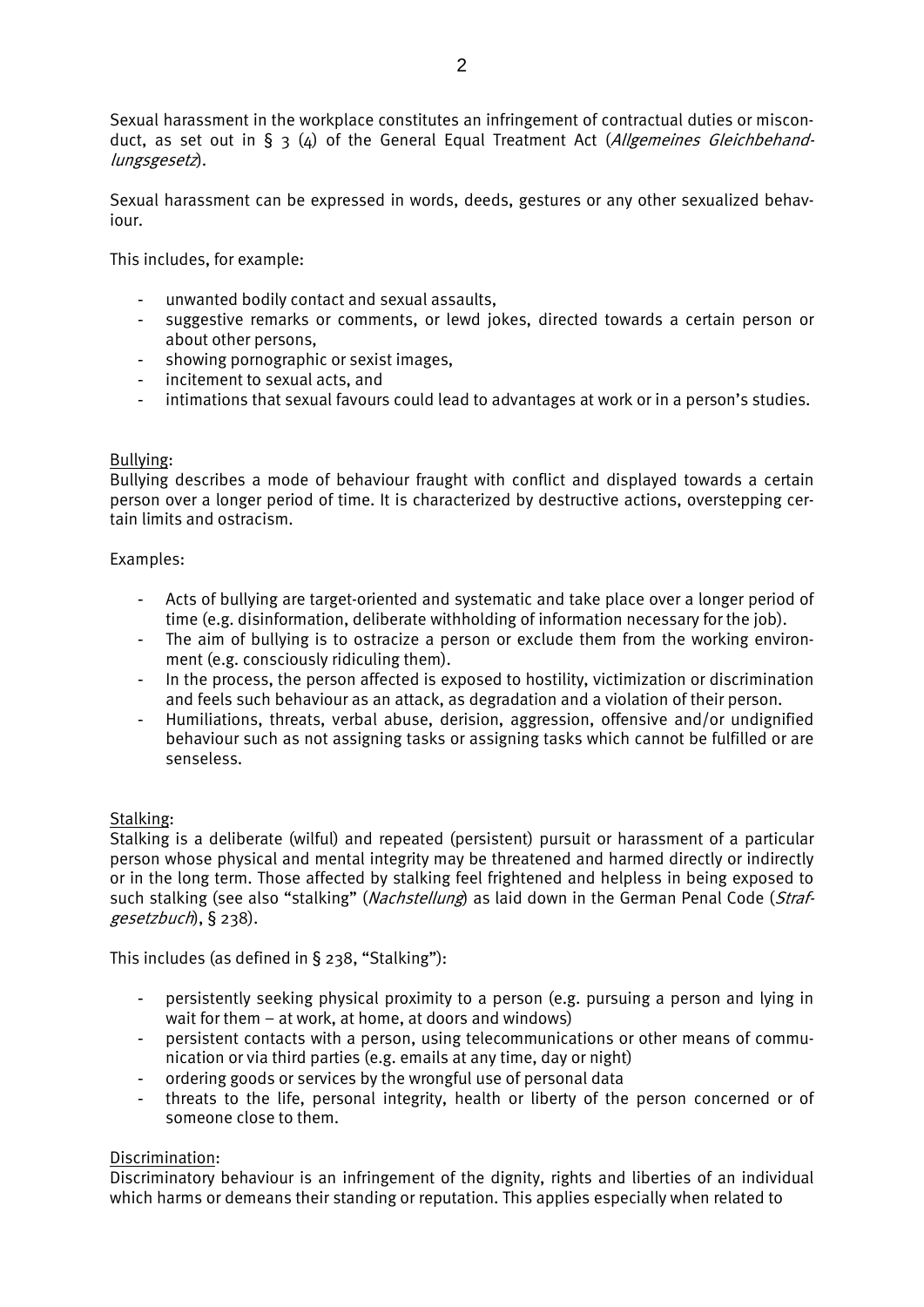- disability
- gender
- skin colour / origin
- ethnic and/or social background
- the function currently carried out
- sexual identity
- religion or beliefs
- age.

### Respectful behaviour:

Respectful behaviour is something that all University members and staff can practise daily to actively work against sexual harassment, bullying, stalking and discrimination.

Respectful behaviour can be practised by

- noting and talking about sexual harassment, bullying, stalking and discrimination
- providing support and encouragement to anyone affected
- superiors, and anyone else responsible for staff, being actively committed to protecting the dignity of their staff and taking steps to create an atmosphere of mutual respect and openness
- everyone endeavouring to show mutual respect in their daily dealings with one another
- people taking an open stand against sexual harassment, bullying, stalking and discrimination
- preventing conflicts being carried out in any unfair way
- everyone concerned taking steps to ensure that conflicts are resolved openly and fairly and in a spirit of mutual respect.

# **5. Rights of staff and students**

## 5.1 Staff

Anyone involved in such a conflict can speak to a trusted person. This can be their superior or the organs of the advisory network, such as:

- The Human Resources Department (Personaldezernat)
- The Equal Opportunity Commissioner (Gleichstellungsbeauftragte)
- The Social and Addiction Counselling Centre (Sozial- und Suchtberatung)
- The Representative Body for the Severely Disabled (Schwerbehindertenvertretung)
- The in-house Medical Services (Betriebsärztlicher Dienst)
- Staff Representatives (Personalvertretungen).

In these cases it is not necessary to go through official channels.

## 5.2 Students

Anyone affected can speak to a trusted person, for example

- in the Deans' Offices (*Dekanate*)
- the University or Faculty Equal Opportunity Commissioner (Gleichstellungsbeauftragte und Gleichstellungsbeauftragte der Fachbereiche)
- the General Students' Committee (Allgemeiner Studierendenausschuss, AStA)
- the Student Advisory and Counselling Centre (Zentrale Studienberatung)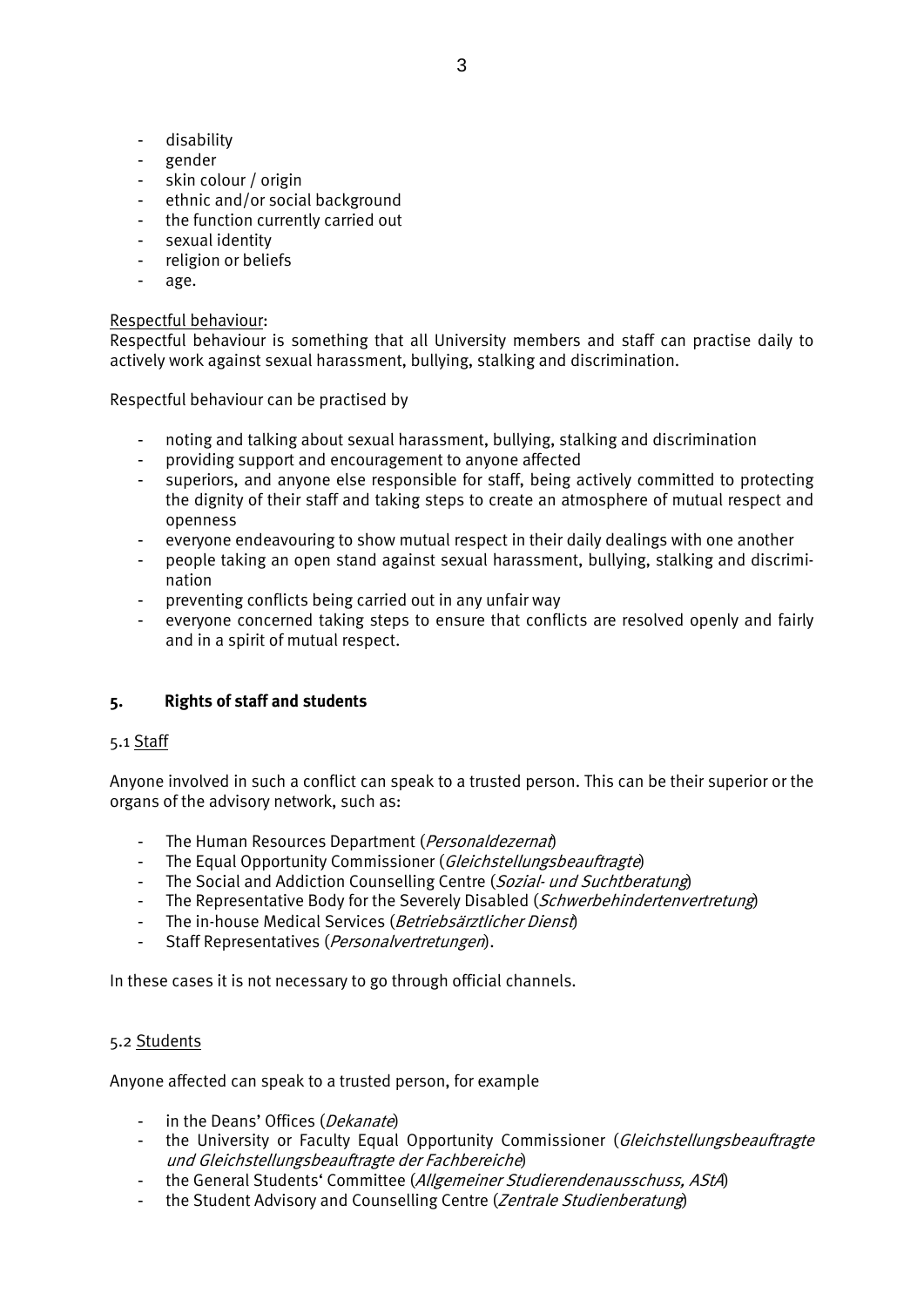- the Rectorate's Representative for Disability Issues (*Rektoratsbeauftragte(r) für Behinder*tenfragen).

Strict confidence regarding all information and incidents, personal data and discussions is to be maintained vis-à-vis any third parties not involved. In addition, Münster University will ensure that there are no adverse consequences, either personally or professionally, for anyone affected.

## **6. Responsibility of Superiors, Supervisors, Teaching Staff**

Superiors have a special responsibility to set an example. They must contribute, by the example of their own behaviour, to a working atmosphere characterized by respectful behaviour in which employees' dignity is respected.

In particular, the University expects people in management positions, or who are superiors or vocational training supervisors, to continually undergo further training and implement the skills they acquire.

Positions of responsibility in this sense are, in particular,

- immediate superiors and/or those on the next level up
- the Head of Faculty (*Dekanin/Dekan*)
- Department Heads (*Dezernentin/Dezernent*)
- the Head of Administration (Kanzlerin/Kanzler)
- the Rector.

## **7. Tasks in Positions of Responsibility**

Those in positions of responsibility have a duty to follow up without delay any indications of sexual harassment, bullying, stalking or discrimination and to take appropriate measures to clarify and investigate any incident, and to prevent it.

Immediately after they learn of the incident they are to offer the person affected the opportunity to discuss the matter in confidence, counsel them and provide support and assistance in all steps taken, if requested.

In doing so, it must be ensured that the person affected suffers no adverse consequences, either personally or professionally or relating to their training; and that any steps taken are with the agreement of the person affected.

Any attempts at a solution, as well as any measures to resolve the conflict, are to be documented, and any agreements made are to be monitored.

Provided the person affected agrees, the case is to be passed on to the head of the relevant department or to Human Resources (*Personaldezernat*), where the documentation will be kept in line with data protection regulations.

## **8. Confidentiality**

Strict confidence regarding all information and incidents, personal data and discussions is to be maintained vis-à-vis any third parties not involved.